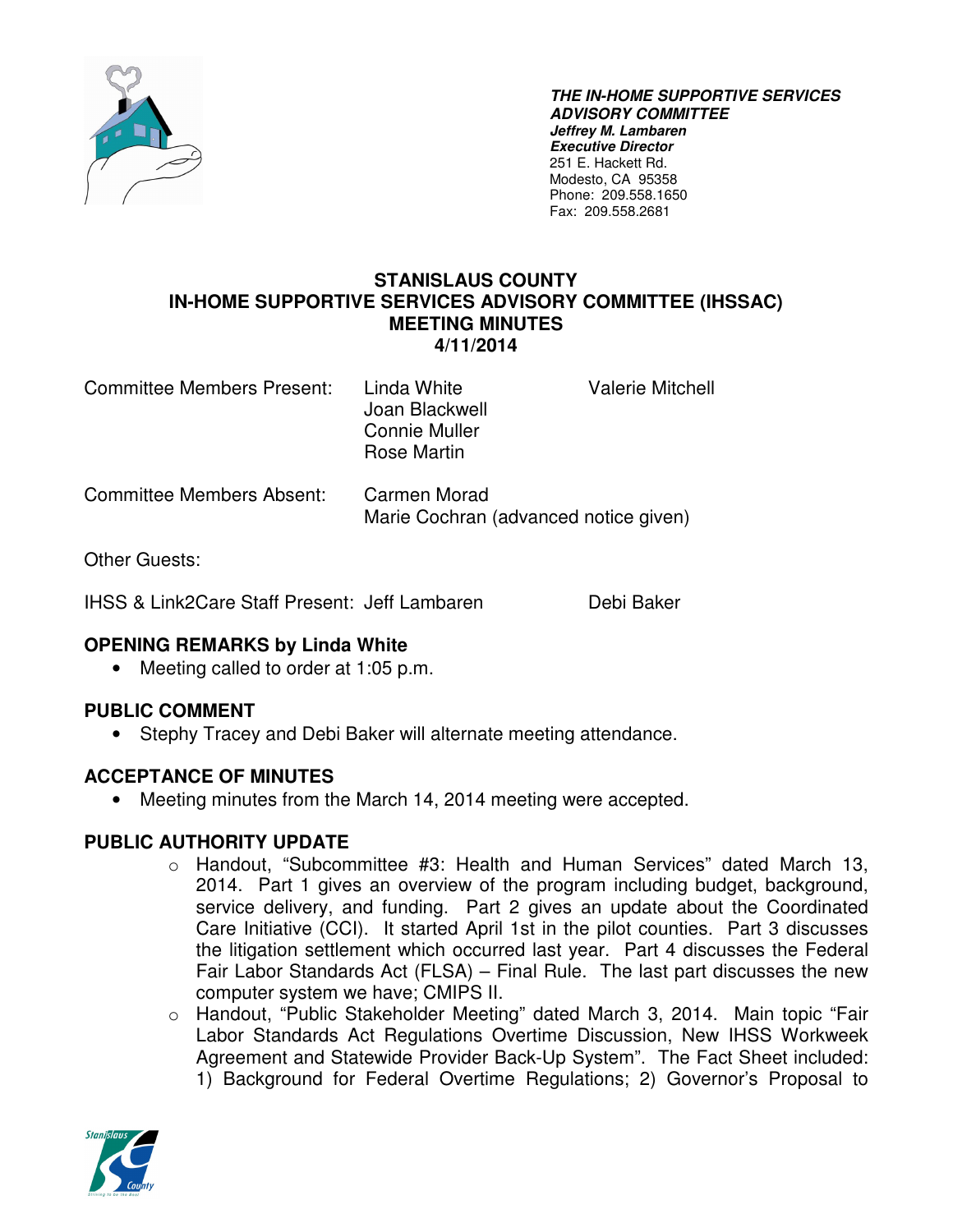Implement FLSA changes; and 3) Establishment of the Statewide Provider Back-Up System.

- o Handout, "Dan Walters: Brown, unions spar of overtime pay for home care aides" article published from the Sacramento Bee dated March 21, 2014. "The US Department of Labor declared in new regulations last year that IHSS workers would be eligible for overtime pay, effective next January, it was a big win for IHSS unions such as California United Homecare Workers. That may have been a short-lived victory. Four months later, Gov. Jerry Brown proposed in his 2014- 15 Budget that IHSS workers be legally prohibited from working more than 40 hours a week to prevent the Obama overtime decree from pushing program costs even higher than the estimated \$7 billion projected next year."
- o Handout, "Make History: Value Caregivers, by Senator Hannah-Beth Jackson, published in the Ventura County Star dated March 30th. "Women's History Month is an opportunity not just to reflect on how far we've come but to look at how far we have to go and check whether we are making progress. Unfortunately, women's progress is stuck in second gear. The wage gap remains, in fact, it widened in California from 2005-2012 dropping from 90 cents to 86 cents for every dollar men earn for equal work. Women who are middleaged and older are not sharing equally in the recovery and are struggling in the job market. And women who have chosen a caregiving profession in or out of the home have been battered by budget cuts. Now, the governor is proposing to force tens of thousands of in-home caregivers, 90 percent of whom are women, into poverty by capping the number of hours they can work."
- o Handout, "Competing Objectives, Politics, and the Peter Principle: Concerns about the future of IHSS" offered by Pamela Hoye, March 2014. Main points included 1) Pre-Ramble; 2) Origins and Expansion of IHSS; 3) The Clash: Responsiveness Yields to Standardization; 4) And the "Hits" Keep Coming: Provider "Overtime"; 5) The Knockout Blow" The IHSS Wages & Mandatory Training Initiative #1637; 6) Arnold's Legacy: Criminalizing Consumer Needs and Provider Kindness; and 7) Reaching Towards "Peter": Why This All Effects You Too".
- o Handout, Letter from Linda White, IHSSAC Committee Chairperson and IHSS Provider.
- $\circ$  Jeff is working on a letter to be sent to providers notifying them that as of June 1, 2014, they will no longer have insurance. Providers will be given information on ACA plans and may qualify for MAGI.

#### **BUDGET UPDATE**

o Included in above.

# **LEGISLATIVE UPDATE**

o None.

## **FURTHER ACTION PLANNING FOR 2014**

- Discussion about outreach meetings at senior centers. After discussion the consensus of the committee was that there were no benefits to moving the meetings.
- Updating the IHSS brochure and distributing to the senior centers in area.
- Possible doing in-services at hospitals for social workers, case managers and discharge planners.
- AB1234 training. Jeff presented "Certificates of Completion" to committee members